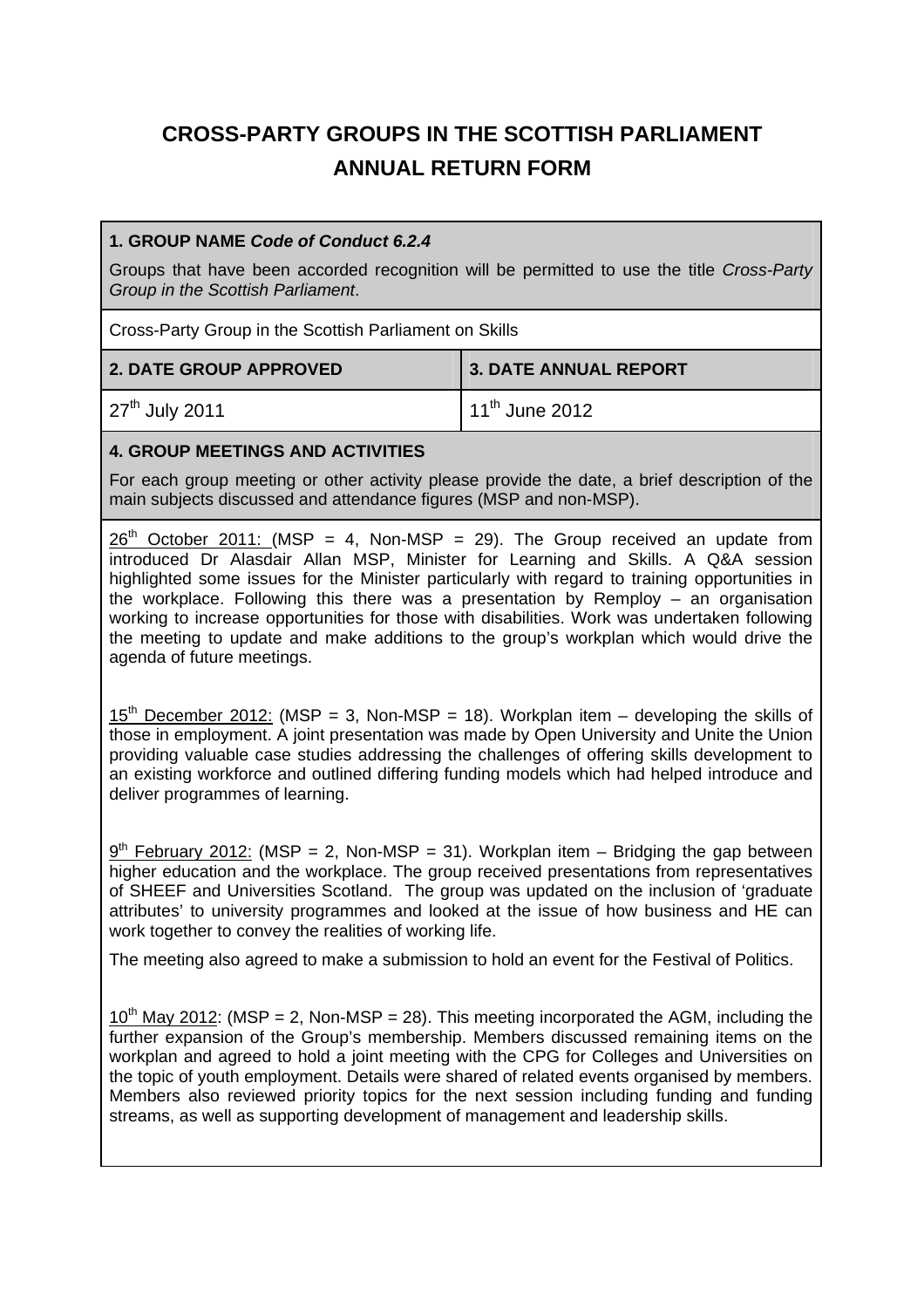# **5. GROUP MEMBERS** *Code of Conduct 6.4, Rules 2, 3, 5, 6 & 8*

When listing members, who are MSPs, only the MSPs name need be given. For members from outwith the Parliament, the name of the member and any employer they represent must be given.

| <b>MSPs</b>                                                                                                                                   | <b>Non-MSPs Individuals</b>                                                                                                                                                                                                                                                                                                                                                                                                                                                                                                                                                                                                                                                                                                                                                                                                                                                                                                                                                                                                                                                                                                                                                                                                                                                                                                                                                                                                                                                                                                                                |
|-----------------------------------------------------------------------------------------------------------------------------------------------|------------------------------------------------------------------------------------------------------------------------------------------------------------------------------------------------------------------------------------------------------------------------------------------------------------------------------------------------------------------------------------------------------------------------------------------------------------------------------------------------------------------------------------------------------------------------------------------------------------------------------------------------------------------------------------------------------------------------------------------------------------------------------------------------------------------------------------------------------------------------------------------------------------------------------------------------------------------------------------------------------------------------------------------------------------------------------------------------------------------------------------------------------------------------------------------------------------------------------------------------------------------------------------------------------------------------------------------------------------------------------------------------------------------------------------------------------------------------------------------------------------------------------------------------------------|
| Marco Biagi<br>Gavin Brown<br>Rhoda Grant                                                                                                     | Kelvin Thomson;                                                                                                                                                                                                                                                                                                                                                                                                                                                                                                                                                                                                                                                                                                                                                                                                                                                                                                                                                                                                                                                                                                                                                                                                                                                                                                                                                                                                                                                                                                                                            |
|                                                                                                                                               | <b>Organisations</b>                                                                                                                                                                                                                                                                                                                                                                                                                                                                                                                                                                                                                                                                                                                                                                                                                                                                                                                                                                                                                                                                                                                                                                                                                                                                                                                                                                                                                                                                                                                                       |
| Liam McArthur<br>Margaret McCulloch<br><b>John Park</b><br><b>Drew Smith</b><br>Paul Wheelhouse                                               | A4e Scotland Ltd; Alliance of Sector Skills<br>Council Scotland; Association of Accounting<br>Technicians; Aplus Training; Barnardo's<br>Scotland; Big Lottery Fund; Bio Reliance;<br>British Retail Consortium; BT Openreach;<br>Douglas Community IT Centre;<br>Castle<br>Chartered Banker Institute; Close the Gap;<br>Cogent SSC; Construction Skills Scotland;<br>Creative<br>Cultural<br>Skills;<br>&<br>Economic<br>Development<br>Association<br>[Scotland];<br>Federation of Small Business Scotland; Fife<br>Council - Enterprise & Protection Services;<br>Go Skills; ICS Ltd; Independent Roof Training<br>Association; Institute of Physics; Investors in<br>People; IRISS; JHP; Lantra; Learning & Skills<br>Improvement Service; Learning and Teaching<br>Scotland; Learning Link Scotland; Loch<br>Lomond & Trossachs Community Partnership;<br>NHS Education for Scotland; NSCC; OPITO;<br>Pearson Workbased Learning; ProSkills;<br>Rathbone<br>Scotland;<br>Remploy;<br>RBS;<br>ScotlandIS; SCQF;<br>SEMTA;<br>Scottish<br>Enterprise; Scottish Investment Operations;<br>&<br>Scottish<br>Land<br>Estates;<br>Scottish<br>Qualifications Authority [Awarding]; Scottish<br>Qualifications<br>Authority<br>[Accreditation];<br>Scottish Renewables Forum; Scottish Youth<br>Parliament; Skills Development Scotland;<br>Skills for Logistics; STUC- Skills and Learning<br>Team; The Open University in Scotland; The<br>Scotch Whisky Association; Unite the Union;<br>Universities Scotland; University of Abertay;<br>Working Links. |
| 6. GROUP OFFICERS Code of Conduct 6.4, Rule 4<br>Please amend titles as necessary e.g. to indicate joint office holders, or preferred titles. |                                                                                                                                                                                                                                                                                                                                                                                                                                                                                                                                                                                                                                                                                                                                                                                                                                                                                                                                                                                                                                                                                                                                                                                                                                                                                                                                                                                                                                                                                                                                                            |
| <b>Co- Convener</b>                                                                                                                           | Gavin Brown MSP and John Park MSP                                                                                                                                                                                                                                                                                                                                                                                                                                                                                                                                                                                                                                                                                                                                                                                                                                                                                                                                                                                                                                                                                                                                                                                                                                                                                                                                                                                                                                                                                                                          |
| <b>Vice-Convener</b>                                                                                                                          | n/a                                                                                                                                                                                                                                                                                                                                                                                                                                                                                                                                                                                                                                                                                                                                                                                                                                                                                                                                                                                                                                                                                                                                                                                                                                                                                                                                                                                                                                                                                                                                                        |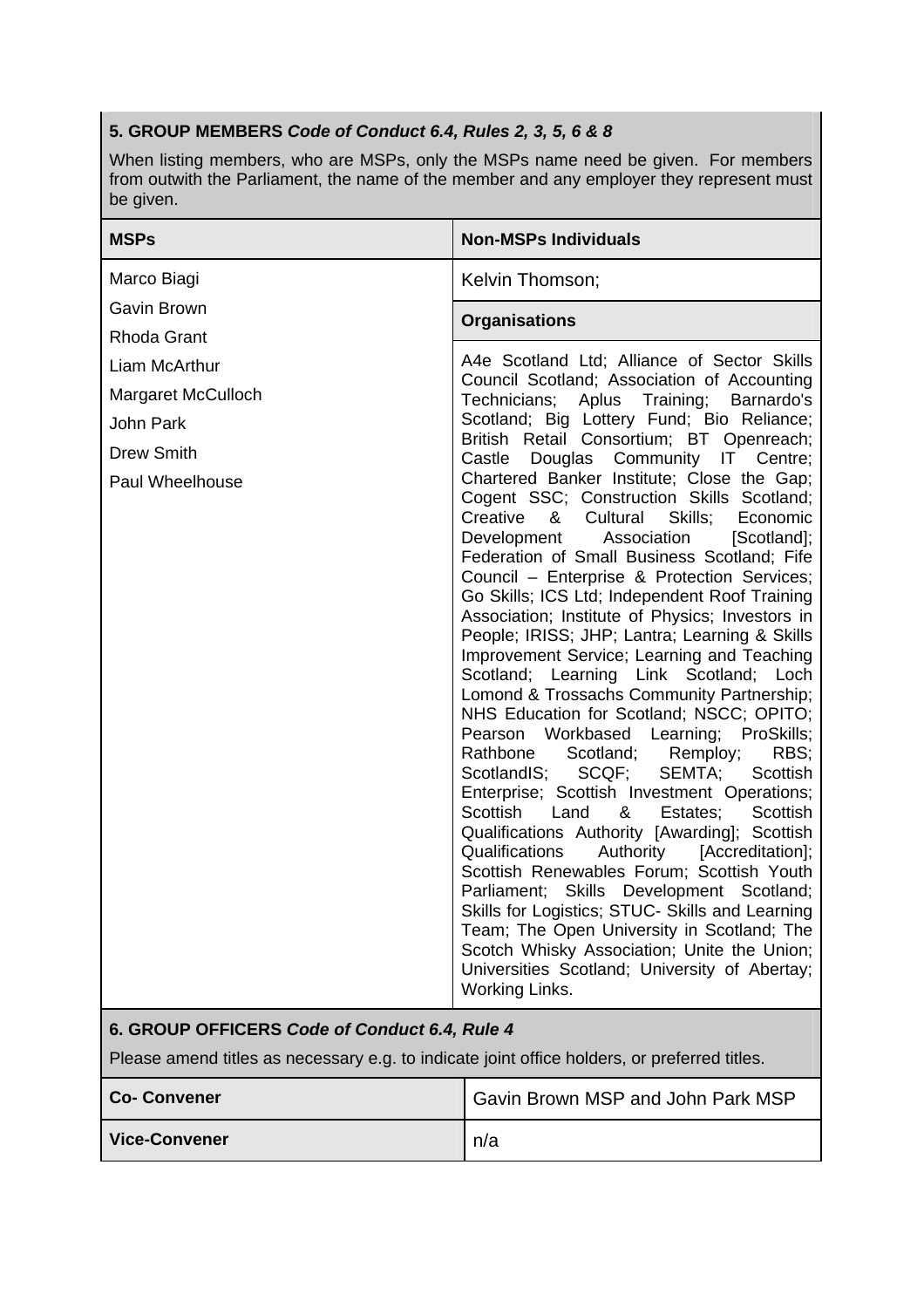| <b>Secretary</b> | Shona Matthews |
|------------------|----------------|
| <b>Treasurer</b> | n/a            |

#### **7. FINANCIAL OR OTHER BENEFITS RECEIVED** *Code of Conduct 6.3.1 & 6.3.6, 6.4 Rule 10*

The group must register any financial or other material benefit received by the group from whatever source, where the value of the financial sum or benefit from any single source exceeds £500 in any one calendar year. This includes donations, sponsorship, subscriptions, hospitality, gifts, visits, provision of services or accommodation or staff assistance. The value of use of Parliamentary facilities need not be registered.

The details requiring to be registered include a brief description of the benefit, the approximate monetary value, the date on which it was received and the source from which it came. Where a consultancy organisation provides benefits, the client on whose behalf these are provided should be named.

| <b>Date</b>                          | <b>Amount</b> | <b>Description</b>                                                                           |
|--------------------------------------|---------------|----------------------------------------------------------------------------------------------|
| 26 <sup>th</sup> October<br>2011     | £226          | Lunch and refreshments sponsored by Remploy                                                  |
| 15 <sup>th</sup><br>December<br>2011 | £21           | Teas and Coffees sponsored by Chartered Banker<br>Institute                                  |
| 9 <sup>th</sup> February<br>2012     | £106.25       | Lunch and refreshments<br><b>Scottish</b><br>sponsored<br>by<br><b>Investment Operations</b> |
| $10^{th}$ May                        | £149.50       | Lunch and refreshments sponsored by Investors in<br>People                                   |

## **8. GROUP SUBSCRIPTION** *Code of Conduct 6.4, Rule 9*

Where a group charges or proposes to charge a subscription, this must be reasonable and the same for all members. The amount of the subscription should be registered and the purposes for which it is intended to use the subscription.

| Amount per group member per year | n/a |
|----------------------------------|-----|
| Date subscription applied        | n/a |

# **9. GROUP STAFF AS PARLIAMENTARY PASS HOLDERS**

If a group makes use of staff issued with a Parliamentary pass, any paid activity undertaken by those staff where the employer benefits from the pass holder's access to the Parliament must be registered. There is no need to state the amount of remuneration. The requirement relates both to staff employed directly by the group and to staff employed by an outside organisation to provide assistance to the group.

| <b>Staff name</b>    | n/a |
|----------------------|-----|
| <b>Title of post</b> | n/a |